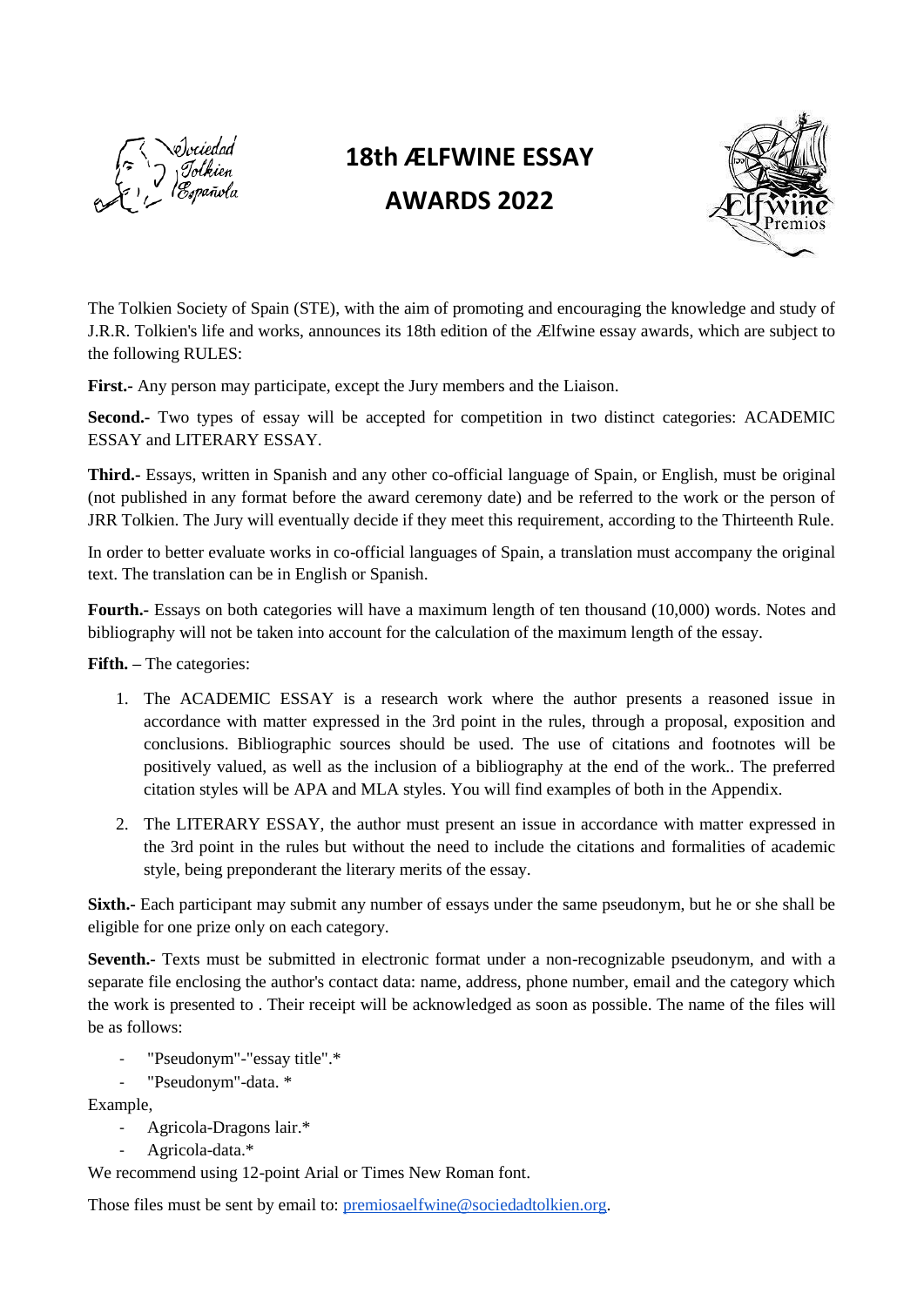**Eighth.-** The deadline date for submission of essays will be **September 4th, 2022 at 23:59:59h.**

**Ninth.-** The result of the contest will be announced on the official website of the Associatio[n](http://www.sociedadtolkien.org/) www.sociedadtolkien.org on **November 1st, 2022**. The winners will be directly notified the place and time of the award ceremony in due time.

**Tenth.-** The prizes are as follows. There will be two awards for each category.

- *1 st prize:* 150 Euros, a year's free membership to the Spanish Tolkien Society (STE) and a diploma
- <sup>2<sup>nd</sup> prize: 100 Euros, a year's free membership to the Spanish Tolkien Society (STE) and a diploma.</sup>

The Jury reserves the right to grant runner-up and honorary awards, with a diploma but without monetary prize. Organization of the contest also reserves the right to add other non-monetary prizes. STE will cover potential shipping costs to Spain. Should the winner live outside Spain, the shipping overcost will be assumed by the winner.

**Eleventh.-** The Jury may declare the awards void.

**Twelfth.-** The STE reserves the right (non-exclusive and without economic compensation) to publish the winning essays. It may also publish any un-awarded essays, but always asking for the author's written permission first.

**Thirteenth.-** The Jury reserves the right to resolve any issue not covered by these rules, and their decisions will be unappealable. The composition of the Jury is: Xabier Barón Ordoyo, Patricia Millán, José María Miranda Boto y Magalí Peiró Sánchez.

**Fourteenth.**- For any question related to this contest, email to [premiosaelfwine@sociedadtolkien.org.](mailto:premiosaelfwine@sociedadtolkien.org)

**Fifteenth.-** Entering this contest implies full acceptance of these Rules.